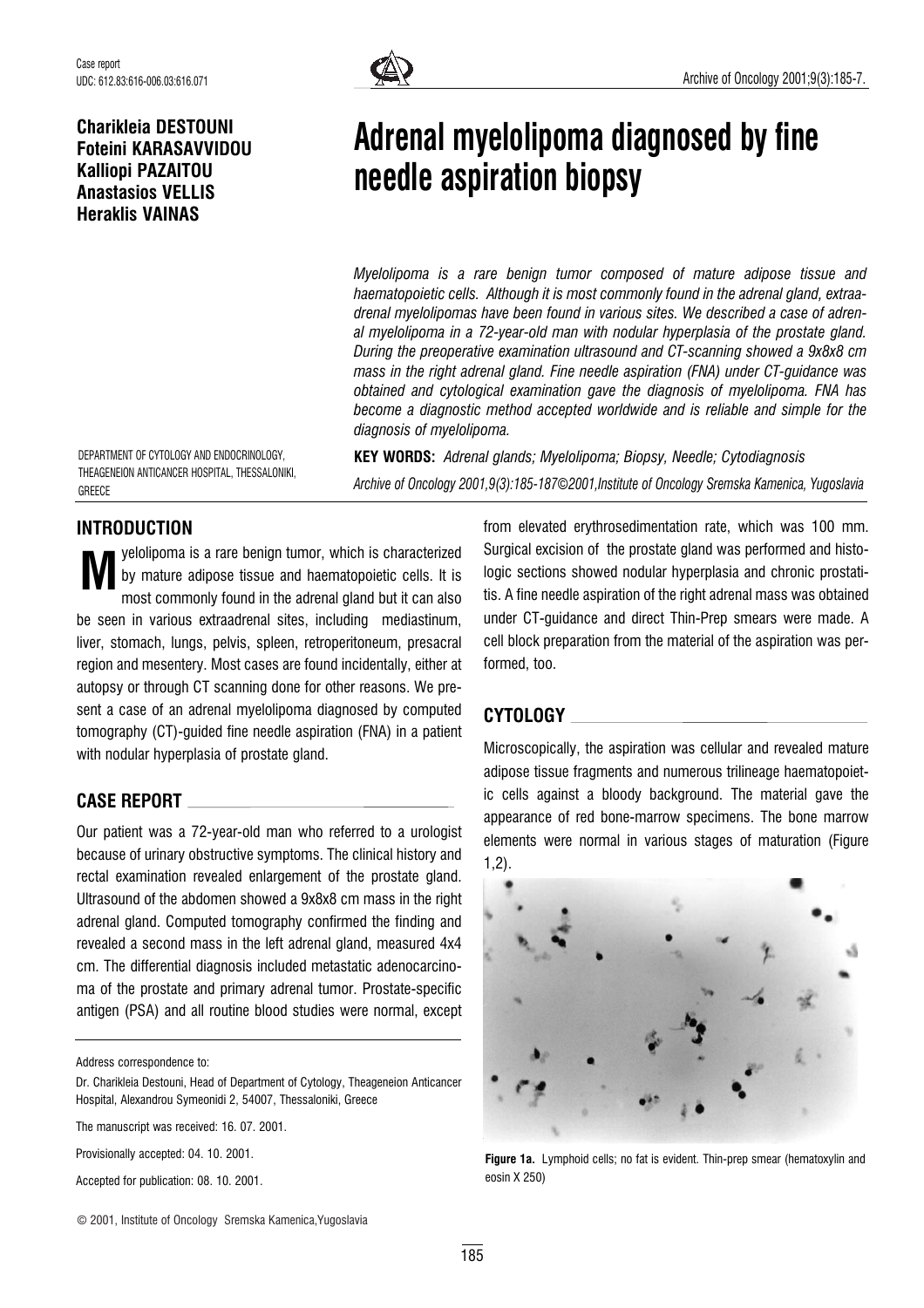#### Destouni Ch.



Figure 1b. The lesion consists of mature adipose tissue and immature haematopoietic cells (cell block, hematoxylin and eosin X 100)



Figure 2a. Myelolipoma. Mesenchymal elements react with vimentin althouth it is not specific stain for the dignosis vimentin immunohistochemical stain X 100)

#### DISCUSSION

Myelolipoma is an uncommon benign tumor with a frequency of 0.08 to 0.4 per cent. The tumor was first described by Gierhe in 1905 and named by Oberling in 1929 (1,2). The age range at presentation is usually between 41 and 81 years (mean, 61) with a female/male ratio of 2:1. It is usually solitary. Most of them are asymptomatic and therefore discovered incidentally , either at autopsy or through CT scanning done for other reasons. Only occasionally will the lesions attain a size large enough to become clinically apparent, with symptoms resulting from compression of adjacent organs. The tumor is hormonally inactive but an occasional association with endocrine and hormonal disturbances has been reported in patients with long-term steroid use or Cushing's syndrome. Foci of myelolipomatous change have been observed in cortical adenomas, hyperplasias and normal glands. Despite the fact that the most common site is in adrenal gland extraa-



Figure 1c. Megakaryocytes, myeloid elements, fat tissue and rare lymphoid cell aggregates. The megakaryocytes are the most helpful cells in diagnosis (cell block, hematoxylin and eosin X 400)



Figure 2b. Myelolipoma. Lymphoid cells are positive for LCA immunohistochemical stain. LCA is not specific stain for the diagnosis but is useful in identifying immature lymphoid cells (leucocyte common antigen X 250)

drenal myelolipomas have been reported. The most common extraadrenal site is in the presacral region; other sites include mediastinum, liver, stomach, lungs, spleen, retroperitoneum and mesentery.

Pathologically, the tumor originates in the adrenal cortex, is well circumscribed , nonecapsulated with a pseudo-capsule of compressed zona gromerulosa and fasciculata. The color varies from bright yellow to brown depending on the amount of lipoid and haematopoietic cells and on the presence of fat necrosis or hemorrhage. It is composed of mature adipose tissue with scattered islands of haematopoietic cells at different stages of maturation. The cause of this entity is in doubt. Theories are including choristomal embryonic fault, extramedullary haematopoiesis, embolism of marrow cells and cortical metaplasia. Most experts currently suggest that undifferentiated mesenhymal cells within the adrenal cortex are stimulated to differentiated into the myeloid lipoid lines by of unknown stimulus (3).

Myelolipoma must be distinguished from extramedullary